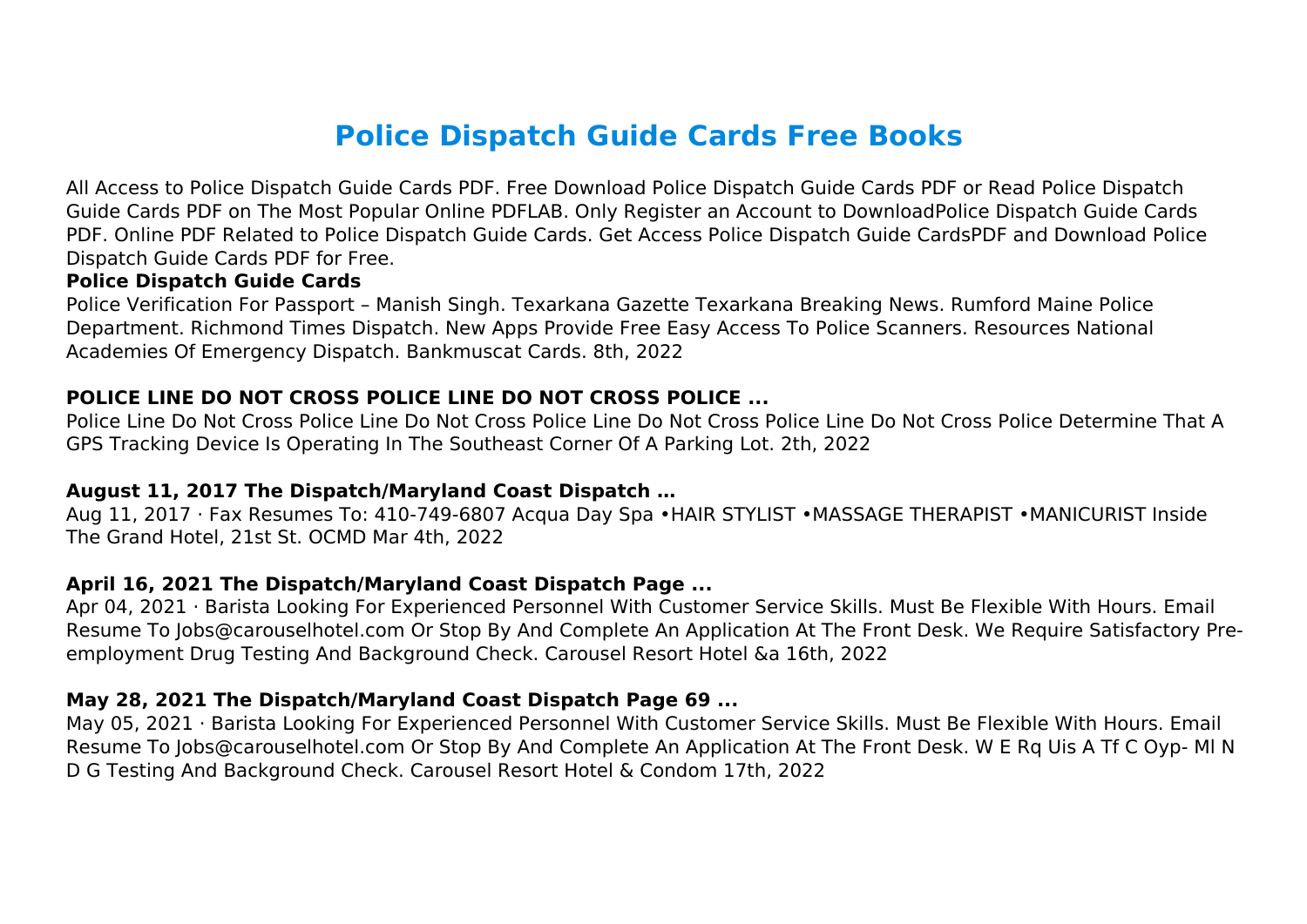#### **Page 48 The Dispatch/Maryland Coast Dispatch March 19 ...**

Mar 19, 2021 · Resume To Jobs@carouselhotel.com Or Stop By And Complete An Application At The Front Desk. ... And The Barefoot Mailman Are Currently Seeking Applicants For The Following Positions For The 2021 Season. Farmers Bank Of Will 6th, 2022

#### **June 11, 2021 The Dispatch/Maryland Coast Dispatch Page 69 ...**

Jun 06, 2021 · Including Weekends And Holidays. Excellent Salary And Benefits Package. Send Resume And Salary Requirements To: CLARION RESORT FOUTAINEBLEAU HOTEL 10100 COASTAL HIGHWAY OCEAN CITY, MD 21842 Phone: 410-524-3535 Fax: 410-723-9109 EOE M/F/D/V CASHIER/ SALES ASSOCIATE Must Befri Nd Ly& P A F 17th, 2022

## **September 1, 2017 The Dispatch/Maryland Coast Dispatch ...**

•MANICURIST Inside The Grand Hotel, 21st St. OCMD Maryland License Required Send Resumes To Hr@sghoc.com 410-289-6191 Ask For HR HAMPTON 2th, 2022

#### **August 18, 2017 The Dispatch/Maryland Coast Dispatch Page ...**

Aug 18, 2017 · •MANICURIST Inside The Grand Hotel, 21st St. OCMD Maryland License Required Send Resumes To Hr@sghoc.com ... Fax Resume To 3 6th, 2022

## **April 23, 2021 The Dispatch/Maryland Coast Dispatch Page ...**

Please Send Resume To 12641 Ocean Gateway, OC, MD 21842 Or Email: Jennie.rice@fbwbank.com Application Cut Off Is 05-03-2021 "Equal Employment Opportunity-Affirmative Action Employer" PART-TIME FRONTLINE ASSOCIATE NOW HIRING - DRIVER, BARTENDER, COOK & COUNTER Call 410-726-7061 For Inte 8th, 2022

## **June 23, 2017 The Dispatch/Maryland Coast Dispatch Page 69 ...**

Jun 23, 2017 · NANNY NEEDED: Family Seeking Help For Special Needs Child, Five Days A Week, 8am-4pm. Mon-Fri. Summer Season. Other Hours Pos-sible. Contact 41 27th, 2022

## **June 30, 2017 The Dispatch/Maryland Coast Dispatch Page 77 ...**

Jun 30, 2017 · June 30, 2017 The Dispatch/Maryland Coast Dispatch Page 77 The Dispatch Classifieds PUT YOU 12th, 2022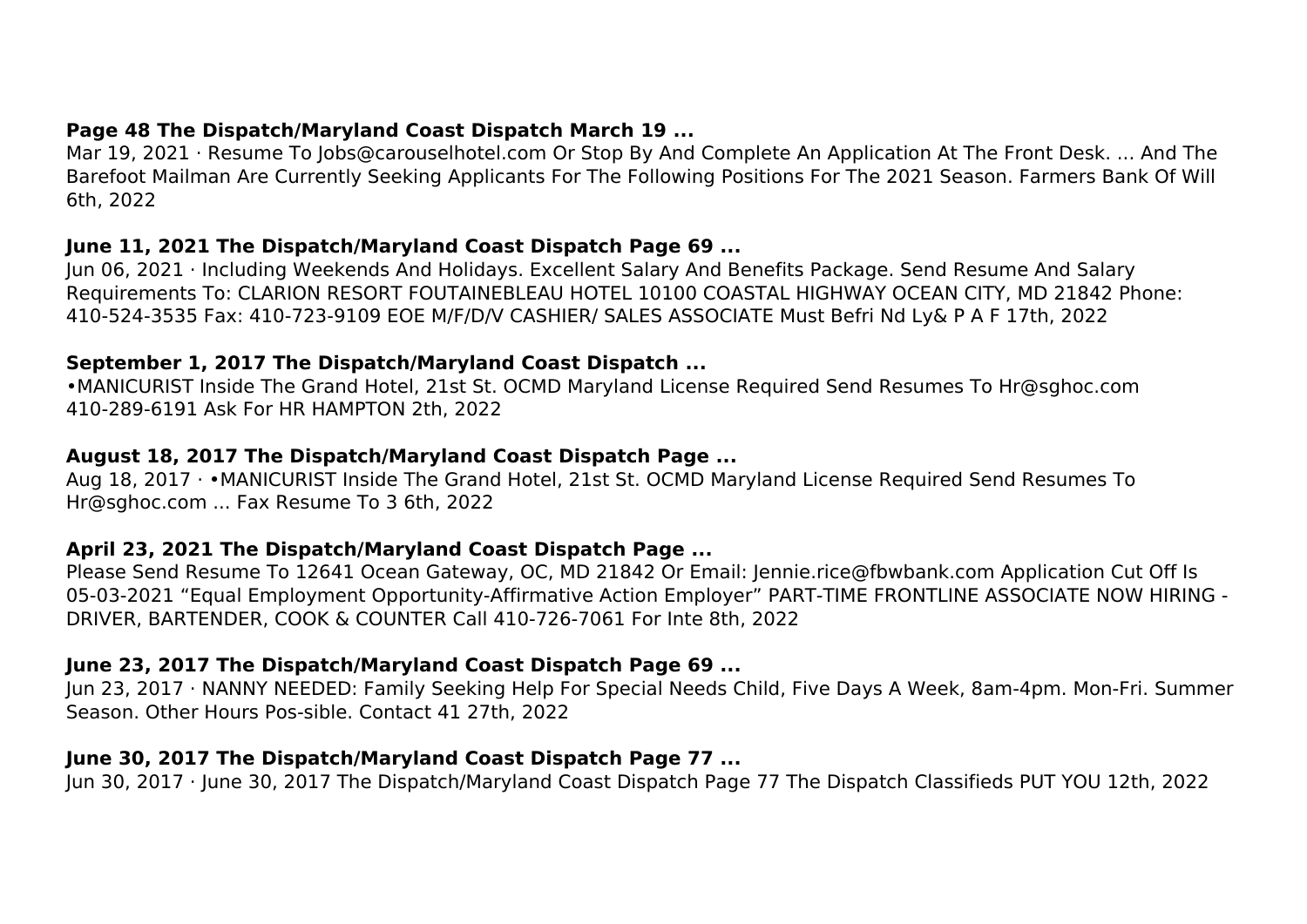## **September 28, 2018 The Dispatch/Maryland Coast Dispatch ...**

Sep 28, 2018 · •FOODRUNNER •BUSBOY Please Apply I•n Person 2 North Main Street , Berlin, MD ... Please Send Resume To 12641 Ocean Gateway, OC 13th, 2022

#### **Page 74 The Dispatch/Maryland Coast Dispatch September 9 ...**

Sep 09, 2016 · Have Exp.), Busboy, PT Hostess. ... Fax Resume To: 410-629-0544 SECURITY OFFICERS NEEDED Experience Preferred Retirees Encouraged Fu 14th, 2022

## **July 23, 2021 The Dispatch/Maryland Coast Dispatch Page 71 ...**

Jul 23, 2021 · Resume To Fred@paradiseoc.com ... Housekeeping Positions Evening Laundry Person Must Be Dependable. Call Seahawk Motel 1-800-942-9042 JOHNNY'S PIZZA H I R NgYea Roud Cooks & Drivers. Call 410-726-7061 Or 443-880-2 14th, 2022

## **June 4, 2021 The Dispatch/Maryland Coast Dispatch Page 77 ...**

Jun 04, 2021 · •Houseman Send Resume: Johanna@ocrooms.com Or Call Forinterview: 410-213-9556 SEASONAL OC HOTEL NOW HIRING FOR: Seasonal Day Or Evening Housekeeping Positions Evening Laundry Person Must Be Dependable. Call Seahawk Motel 1-800-942-9042 SUN N FUN MOTEL NOW HIRING FOR-\*FUL 21th, 2022

## **May 21, 2021 The Dispatch/Maryland Coast Dispatch Page 69 ...**

May 21, 2021 · •Houseman Send Resume: Johanna@ocrooms.com Or Call Forinterview: 410-213-9556 The Sunny Start Learning Center Is Seeking, Caring, Responsible, And Motivated Individuals To Join Our Professional Team. Early Child 16th, 2022

## **Page 62 The Dispatch/Maryland Coast Dispatch April 13 ...**

Apr 13, 2018 · Please Call 410-520-0044 Or Send Resume To Linda.horensavitz@casinc.biz , Fax 410-520-0398 Page 64 The Dispatch/Maryland Coast Dispatch April 13, 2018 HOUSEKE 4th, 2022

## **February 05, 2021 The Dispatch/Maryland Coast Dispatch ...**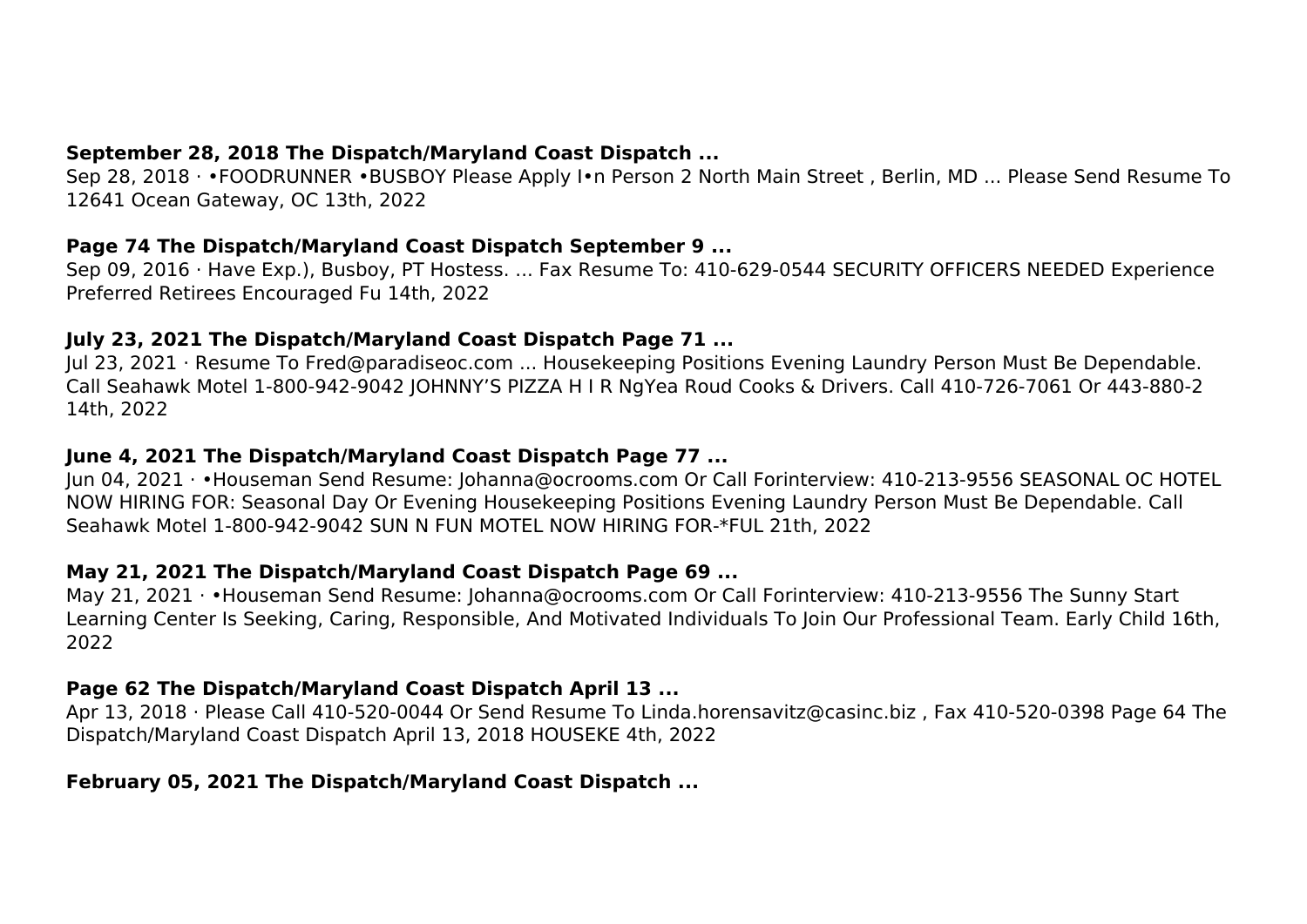Feb 05, 2021 · Painters / Drywall, Electricians And Plumbers. Please Call \*\*)-++\*-,+-. Or Send Resume To Ocjobs@paramountserv.com CARPENTERS C& CARPENTERS HELPERS Must Have: Tools, Transportation, Driver's License Exp. Required! PATTERSON & SONS BUILDERS Call 410-641-9530 G E NR AL H DYM Off The Hook Res 9th, 2022

#### **February 26, 2021 The Dispatch/Maryland Coast Dispatch ...**

Feb 26, 2021 · Plumbers. Please Call 443-664-7689 Or Send Resume To Ocjobs@paramountserv.com ... Please Send Resume To 12641 Ocean Gateway, OC, MD 21842 Or Email: Jennie.rice@fbwbank.com Application Cut Off Is 03-08-2021 "Equa 8th, 2022

#### **Page 68 The Dispatch/Maryland Coast Dispatch September 21 ...**

Sep 21, 2018 · Hiring Yr Ft Barback. Apply In Person. Greene Turtle West, 9616 ... Please Send Resume 12th, 2022

#### **February 19, 2021 The Dispatch/Maryland Coast Dispatch ...**

Feb 19, 2021 · Stallers, Tile Setters, Painters/dry-wall, Electricians, And Plumbers. Please Call 443-664-7689 Or Send Resume To Ocjobs@para - Mountserv.com ... 16th, 2022

#### **Page 56 The Dispatch/Maryland Coast Dispatch March 6, 2020 ...**

Resumes Will Also Be Accepted At The March 4, 2020 Job Fair At Salisbury University From Noon – 4:00 P.m. In The Maggs Gym. We Are An Equal Opportunity Employer. We Do Not Discriminate On The Basis Of Race, Gender, Religion, Color, Sex, Age, National Origin Or Disability. Appropriate Accom 27th, 2022

## **Page 74 The Dispatch/Maryland Coast Dispatch September 16 ...**

Sep 16, 2016 · Resume To (410) 524-1180. ... Entry Level HVAC Apprentice Small Family Owned HVAC Com - Pany In Pittsville Looking For Entry 25th, 2022

## **Page 74 The Dispatch/Maryland Coast Dispatch May 11, 2018 ...**

May 11, 2018 · Assistant To Maintenance Dept. 40 ... PASTRY CHEF-DESSERT BAKER: For Busy High End Restaurant. YR. FT/PT. Email Re - . 26th, 2022